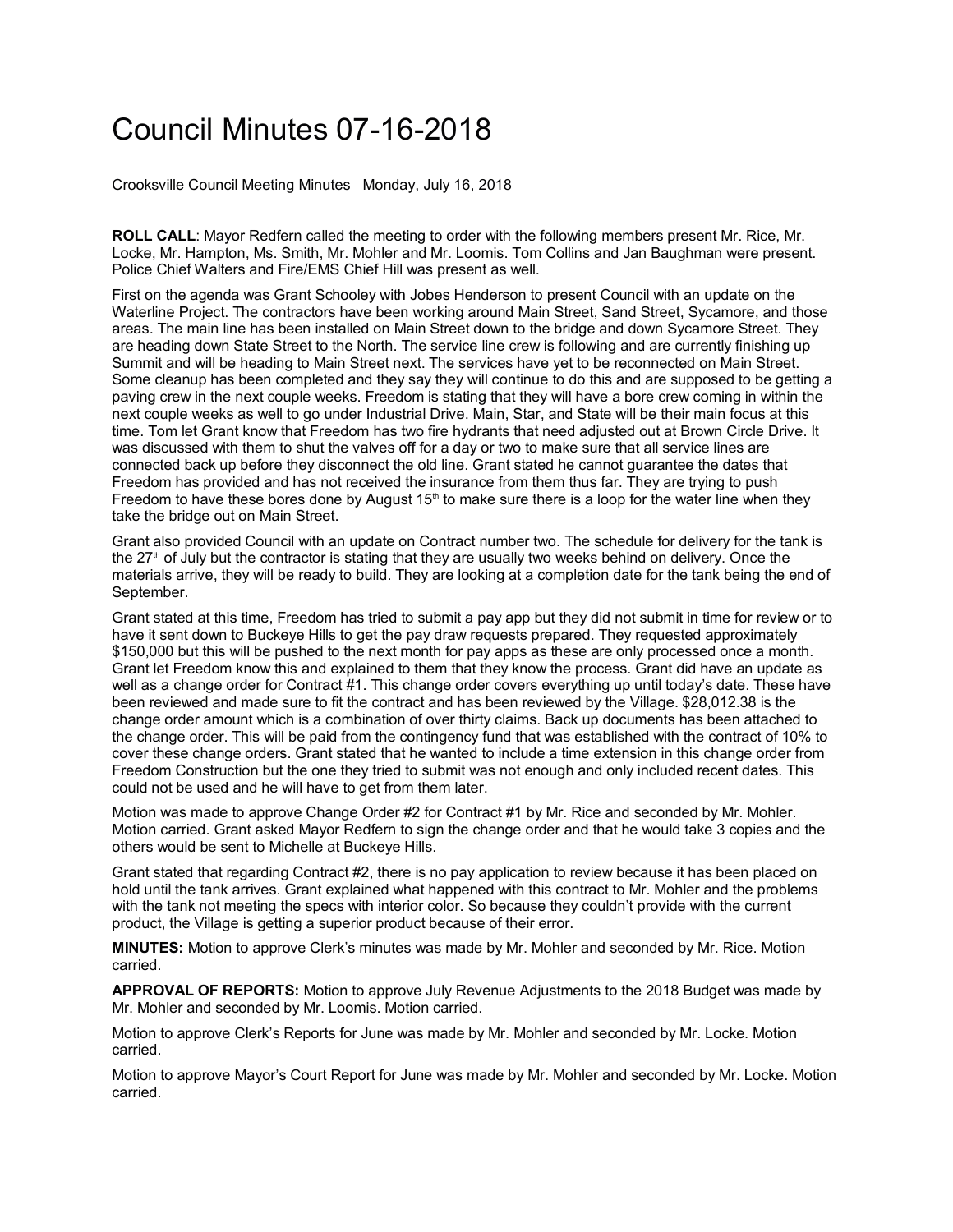**SOLICITOR'S LIST:** Solicitor Baughman stated that she has no updates at this time.

**PAID BILLS**: A motion to approve Resolution 2018-50 paid bills and payroll was made by Mr. Mohler and seconded by Ms. Smith. Motion carried.

**TO BE PAID BILLS**: A motion to approve Resolution 2018-51 to be paid bills was made by Mr. Mohler and seconded by Mr. Locke. Motion carried.

**TRANSFER**: A motion to approve Resolution 2018-52 transferring funds was made by Mr. Mohler and seconded by Mr. Locke. Motion carried.

**PARK & RECREATION:** Pool Manager Jody Bowen was present to ask Council a few questions regarding the closing date. She explained that once school starts on August 14<sup>th</sup>, she has enough guards to keep the pool open on weekends through Labor Day. Motion was made to keep the pool open on weekends until Labor Day by Mr. Rice and seconded by Mr. Loomis. Motion carried.

Jody asked about hiring one other guard because she is losing four boys to their football training and a couple to college. She explained that he was in the water with her today and he is in Philo schools. Tom asked if we needed another person. Jody explained that she will give priority to the guards that are already there. She stated that she will train him and get him certified. Motion was made to hire 1 additional guard with the stipulation that the main guards get first choice while he will only fill in was made by Mr. Rice and seconded by Mr. Hampton. Motion carried.

Jody asked if she could get estimates on getting the baby pool fixed because people has been asking her about what was going on with it. Mr. Mohler explained to her that the Village had looked into estimates for turning the baby pool into a splash pad the past few years. These estimates were from \$80,000 – \$120,000 a couple years ago but put necessary repairs into the Park & Pool with shelter house roofs and the Village is looking into getting a restroom facility down there. Mr. Mohler stated that he knows the Village needs to do something down there. Jody stated that her Learn to Swim program would find this beneficial. She would be willing to write some grants and look into this on the off season and asked if any funds or grants has been looked into. Mayor Redfern stated that he hasn't looked into anything else since the splash park. He also stated that he plans on applying next year for the ODNR Nature Works grant. Jody stated that it is essential to have when learning to swim and asked if anyone had looked into fixing the baby pool. Mayor Redfern stated that Council was looking at what would bring in the most attendance. Mr. Hampton stated that the baby pool is going to be very expensive to fix. Jody explained that the combination of the baby pool and regular size pool is what she feels the best route would be. She explained that she would help to look at the grant or whatever help they needed to get working on this. Mayor Redfern explained that a new filtration system needs put in and there are problems underneath that drives the cost up for the replacement of the baby pool. He explained that both options will be looked at over Fall and Winter.

**SAFETY:** Fire/EMS Chief Ralph Hill presented a new applicant, Virginia Sholar. She introduced herself to Council and explained that she will be starting classes in August for Paramedic. She has been in EMS for three years and is looking to get onto a department. Mayor Redfern stated that everything checked out. She has her EMT basic already. Motion was made to add Virginia Sholar to Crooksville Part-Time EMS by Mr. Rice and seconded by Mr. Mohler. Motion carried.

**BUILDING:** Motion to approve Building Permit for Glass Enterprises Properties Inc. at 789 Keystone Street was made by Mr. Rice and seconded by Mr. Loomis. Bill Glass was present in case Council had any questions. Mr. Glass explained that this will be a rental with 3 bedrooms on crawl space. Mayor Redfern explained that the only question was with the water and not knowing where the tap was. Tom asked Mr. Glass if he knew where the water service was at. Tom explained that he does not know if there is an actual tap there. Tom stated that he will work with Mr. Glass to take care of the water tap questions. Motion carried.

**LEGISLATIVE:** Motion to suspend the rules for Resolution 2018-53, a Resolution in favor of submittal to Ohio EPA of the Update to the District Waste Management Plan and Declaring an Emergency was made by Mr. Mohler and seconded by Mr. Rice. Motion carried.

Motion to accept Resolution 2018-53, a Resolution in favor of submittal to Ohio EPA of the Update to the District Waste Management Plan and Declaring an Emergency was made by Mr. Rice and seconded by Mr. Hampton. Motion carried.

**CEMETERY BOARD:** Mayor Redfern asked if there was anything from the Cemetery Board and Mr. Locke replied that there are no reports at this time.

**OTHER OLD BUSINESS:** Nothing.